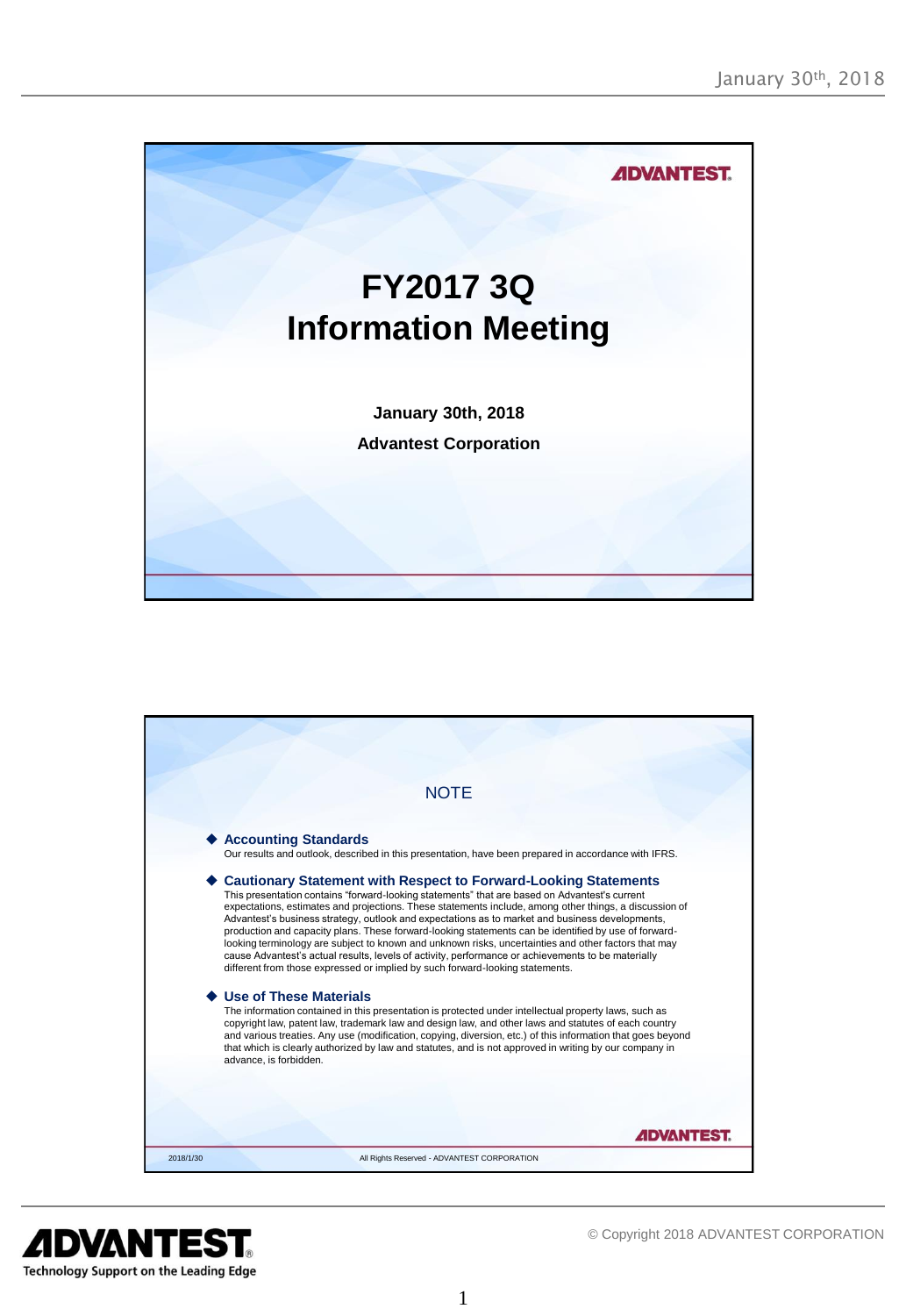

|                                             |        |               |               |               |               |               |               |               |                      |                                                                           |                       | $(\yen B)$ |
|---------------------------------------------|--------|---------------|---------------|---------------|---------------|---------------|---------------|---------------|----------------------|---------------------------------------------------------------------------|-----------------------|------------|
|                                             |        | 1Q            | 2Q            | FY2016<br>3Q  | 4O            | 1Q            | FY2017<br>2Q  | 3Q            | QoQ<br>$(\Delta)$    | (% )                                                                      | $(\Delta)$            | YoY<br>(%) |
| Orders                                      |        | 43.8          | 28.5          | 44.0          | 48.4          | 49.4          | 56.2          | 56.8          | $+0.6$               | $+1.0%$                                                                   | $+12.8$               | $+29.0%$   |
| Sales                                       |        | 40.7          | 35.5          | 31.4          | 48.3          | 40.7          | 47.7          | 50.9          | $+3.2$               | $+6.6%$                                                                   | $+19.5$               | $+62.1%$   |
| <b>Gross Profit</b><br>Gross Profit Margin  |        | 25.3<br>62.2% | 21.0<br>59.3% | 18.1<br>57.6% | 25.3<br>52.4% | 20.6<br>50.6% | 24.9<br>52.1% | 23.2<br>45.8% | $-1.6$<br>$-6.3pts$  | $-6.4%$                                                                   | $+5.2$<br>$-11.8$ pts | $+29.0%$   |
| Operating Income<br>Operating Income Margin |        | 5.7<br>14.1%  | 2.6<br>7.3%   | 1.0<br>3.1%   | 4.6<br>9.5%   | 2.2<br>5.5%   | 5.2<br>10.9%  | 3.2<br>6.4%   | $-2.0$<br>$-4.5$ pts | $-37.7%$                                                                  | $+2.3$<br>$+3.3$ pts  | $+232.3%$  |
| Income Before Tax                           |        | 6.2           | 2.9           | 0.6           | 5.3           | 1.6           | 4.8           | 3.4           | $-1.4$               | $-29.3%$                                                                  | $+2.8$                | $+438.7%$  |
| Net Income<br>Net Income Margin             |        | 5.0<br>12.2%  | 2.3<br>6.4%   | 0.1<br>0.4%   | 6.8<br>14.1%  | 1.0<br>2.4%   | 3.9<br>8.2%   | 2.6<br>5.0%   | $-1.4$<br>$-3.2pts$  | $-35.3%$                                                                  | $+2.4$<br>$+4.6$ pts  | x22.7      |
| Backlog                                     |        | 36.5          | 29.5          | 42.2          | 42.2          | 50.9          | 59.4          | 65.3          | $+5.9$               | $+9.9%$                                                                   | $+23.1$               | $+54.9%$   |
| <b>Exchange Rate</b>                        | 1 US\$ | ¥111          | ¥104          | ¥105          | ¥115          | ¥112          | ¥111          | ¥112          |                      | ¥1 Depreciation<br>¥7 Depreciation<br>¥4 Depreciation<br>¥17 Depreciation |                       |            |
|                                             | 1 Euro | ¥124          | ¥116          | ¥115          | ¥122          | ¥121          | ¥128          | ¥132          |                      |                                                                           |                       |            |

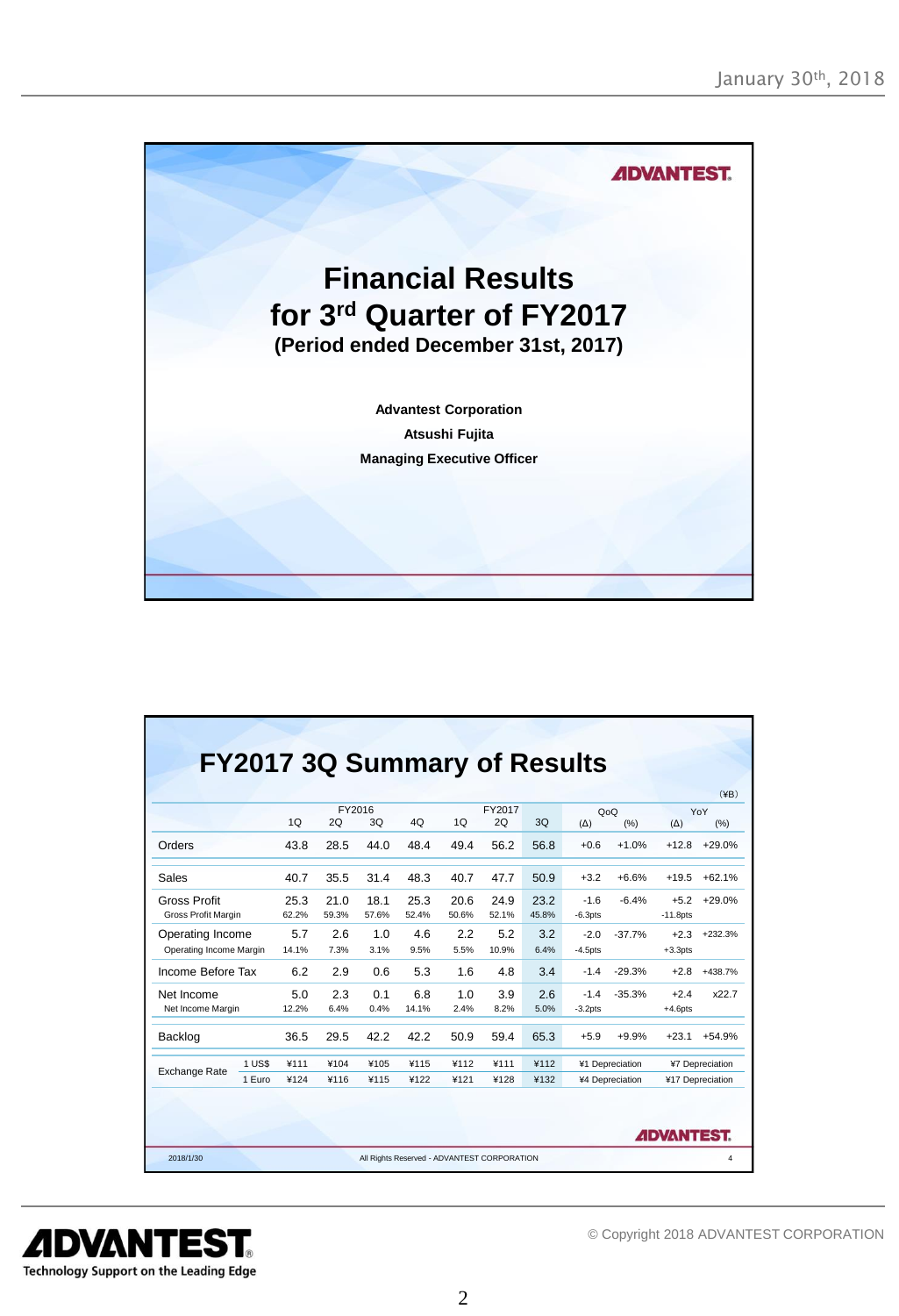



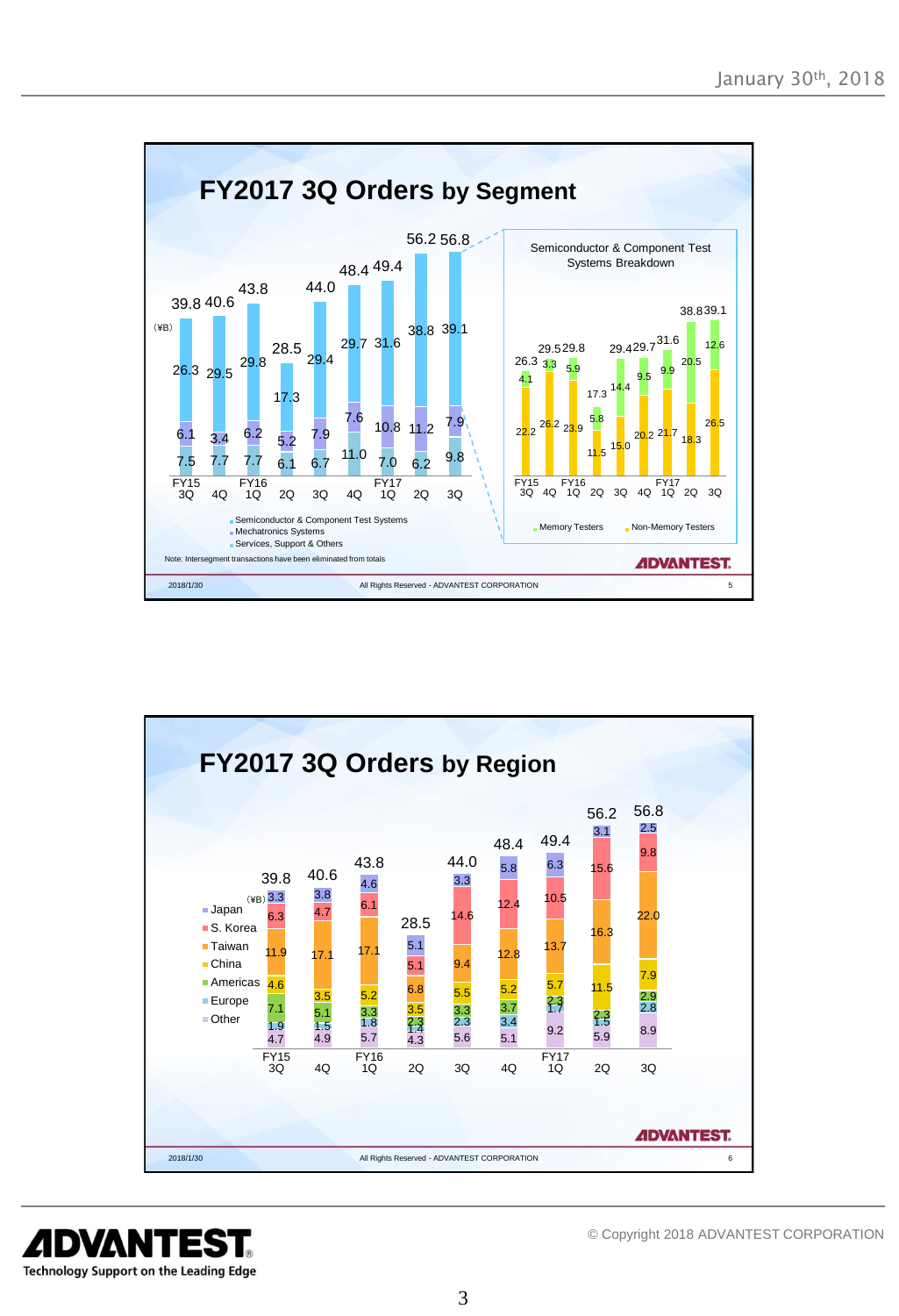



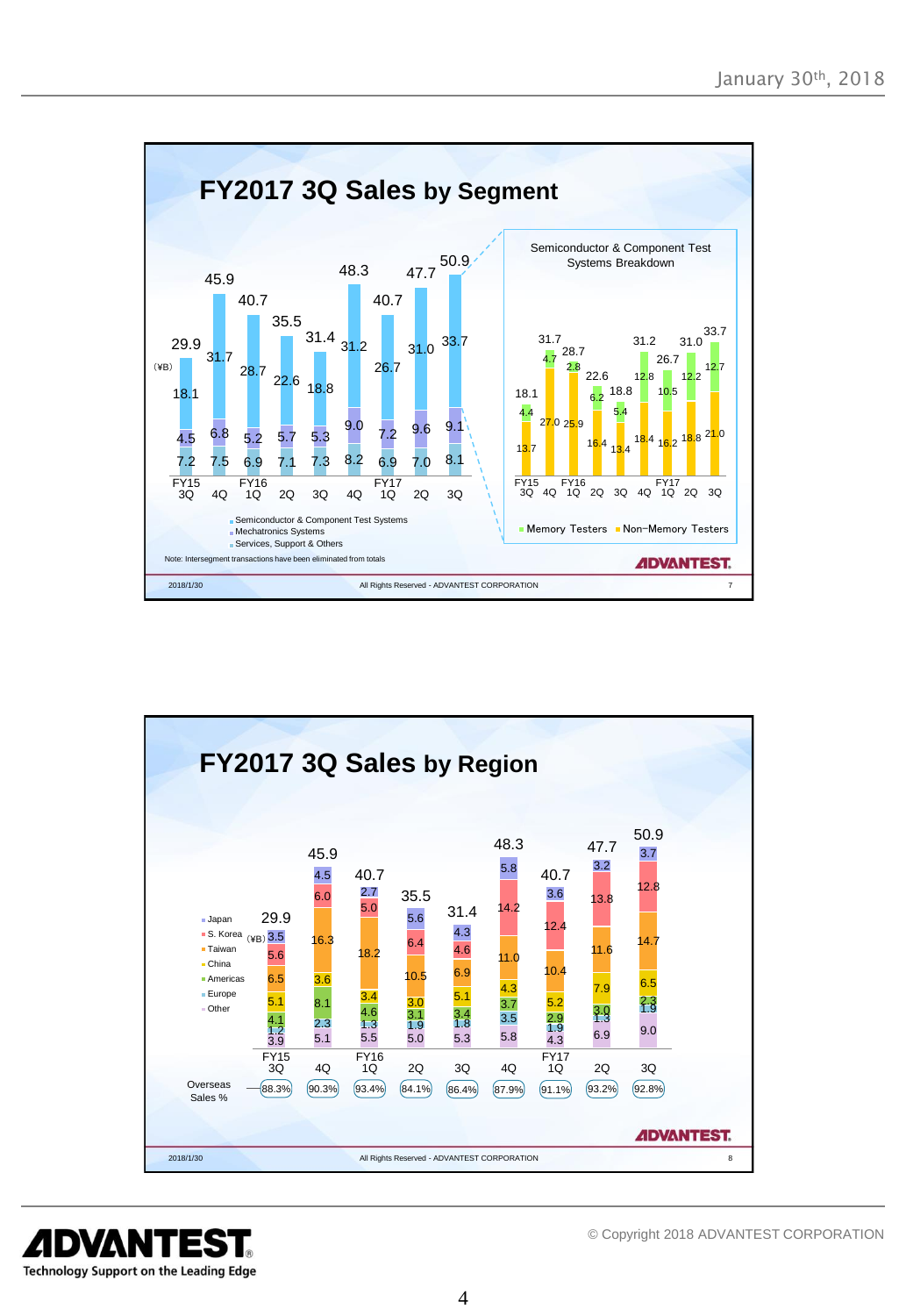



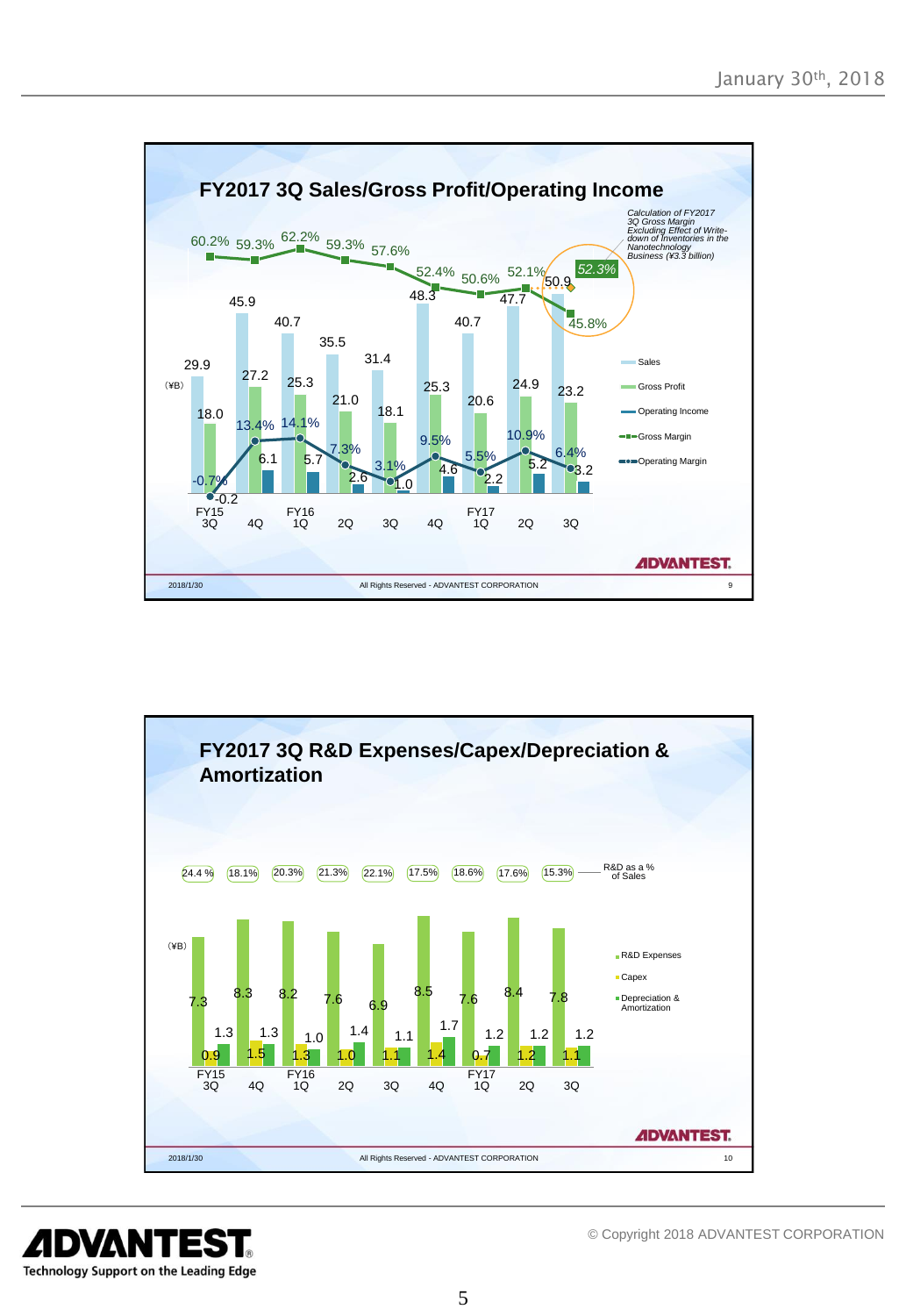



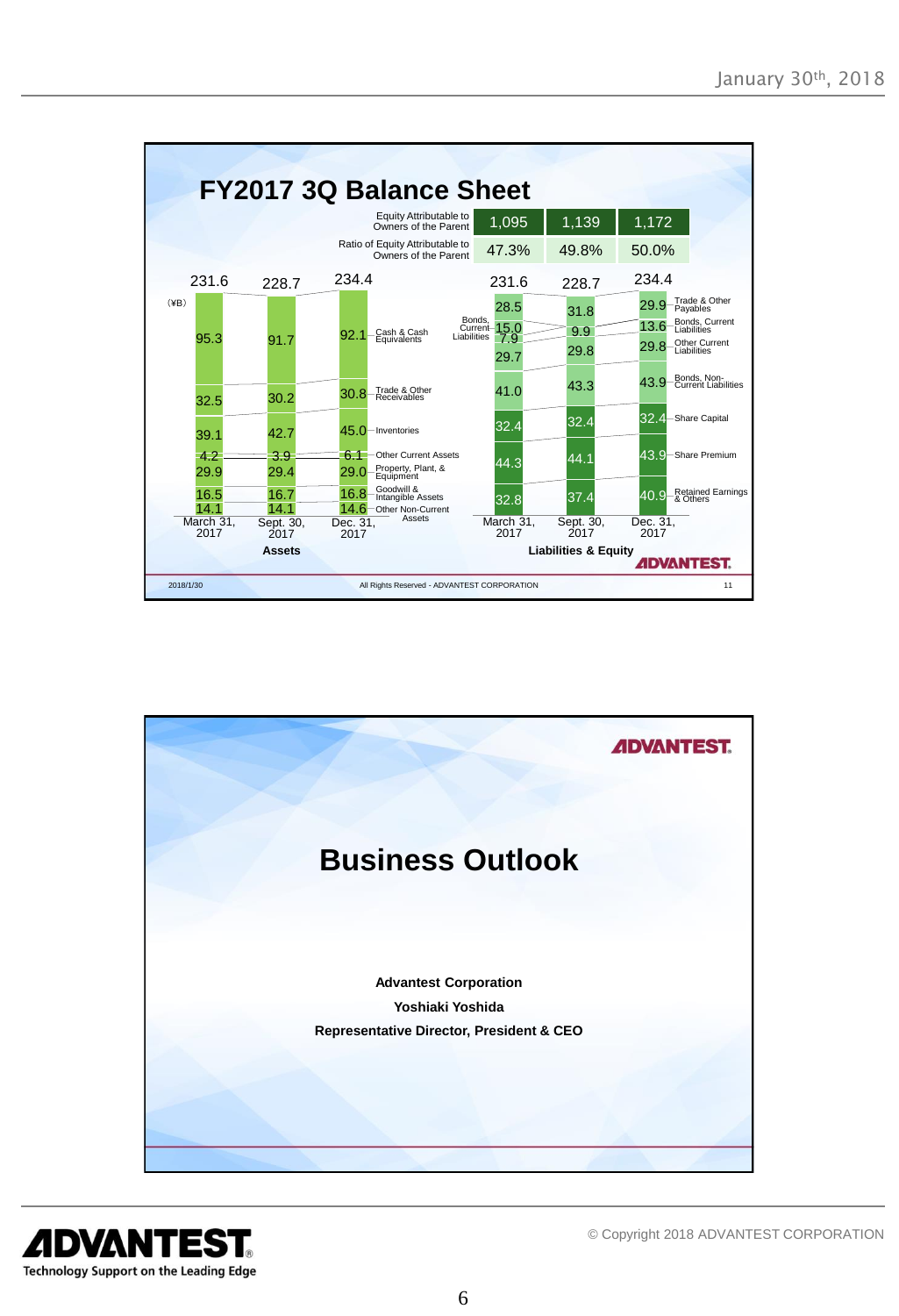|           | <b>Market Forecast for CY2018</b>                                                                                                                                                                                   |                                             |                                                                               |                        |  |  |
|-----------|---------------------------------------------------------------------------------------------------------------------------------------------------------------------------------------------------------------------|---------------------------------------------|-------------------------------------------------------------------------------|------------------------|--|--|
|           |                                                                                                                                                                                                                     | CY17 estimate                               | CY18 estimate                                                                 | YoY change             |  |  |
|           | Non-memory tester market                                                                                                                                                                                            | ca. \$2,200M                                | ca. $$2,200 \sim 2,300M$                                                      | ca. $+0\%$ to $+5\%$   |  |  |
|           | Memory tester market                                                                                                                                                                                                | ca. \$750M                                  | ca. \$850~900M                                                                | ca. $+10\%$ to $+20\%$ |  |  |
|           | continue in 2018                                                                                                                                                                                                    |                                             | $\checkmark$ We expect the brisk pace of the semiconductor tester market to   |                        |  |  |
| ✓         | In addition to steady non-memory tester demand from the<br>automotive and display-related sectors, chip-makers will increase<br>their investments in miniaturization and functionality improvements<br>of logic ICs |                                             |                                                                               |                        |  |  |
|           | level                                                                                                                                                                                                               |                                             | $\checkmark$ Demand for memory testers is also expected to continue at a high | <b>ADVANTEST</b>       |  |  |
| 2018/1/30 |                                                                                                                                                                                                                     | All Rights Reserved - ADVANTEST CORPORATION |                                                                               | 13                     |  |  |

| <b>FY2017 Financial Results Forecast</b>    |              |                                 |                                 |                      | $(\yen B)$         |
|---------------------------------------------|--------------|---------------------------------|---------------------------------|----------------------|--------------------|
|                                             | FY2016       | FY2017<br>Forecast<br>(October) | FY2017<br>Forecast<br>(January) | $(\Delta)$           | vs. FY2016<br>(% ) |
| Orders                                      | 164.7        | 188.0                           | 220.0                           | $+55.3$              | $+33.6%$           |
| Sales                                       | 155.9        | 180.0                           | 195.0                           | $+39.1$              | $+25.1%$           |
| Semiconductor & Component Test systems      | 101.3        | 118.5                           | 133.0                           | $+31.7$              | $+31.3%$           |
| Mechatronics                                | 25.2         | 30.5                            | 33.0                            | $+7.8$               | $+31.0%$           |
| Services, Support & Others                  | 29.5         | 31.0                            | 29.0                            | $-0.5$               | $-1.7%$            |
| Operating Income<br>Operating Income Margin | 13.9<br>8.9% | 18.0<br>10.0%                   | 20.0<br>10.3%                   | $+6.1$<br>$+1.4$ pts | $+43.8%$           |
| Income Before Tax                           | 15.0         | 17.0                            | 19.0                            | $+40$                | $+26.5%$           |
| Net Income<br>Net Income Margin             | 14.2<br>9.1% | 14.5<br>8.1%                    | 15.0<br>7.7%                    | $+0.8$<br>$-1.4$ pts | $+5.6%$            |
| <b>Backlog</b>                              | 42.2         | 50.2                            | 67.2                            | $+25.0$              | $+59.2%$           |
| Annual Dividend Per Share                   | 425          | 426                             | 426                             | $+41$                |                    |
| 1 US\$                                      | ¥108         | ¥110                            | ¥111                            |                      | ¥3 Depreciation    |
| <b>Exchange Rate</b><br>1 Euro              | ¥119         | ¥130                            | ¥129                            |                      | ¥10 Depreciation   |

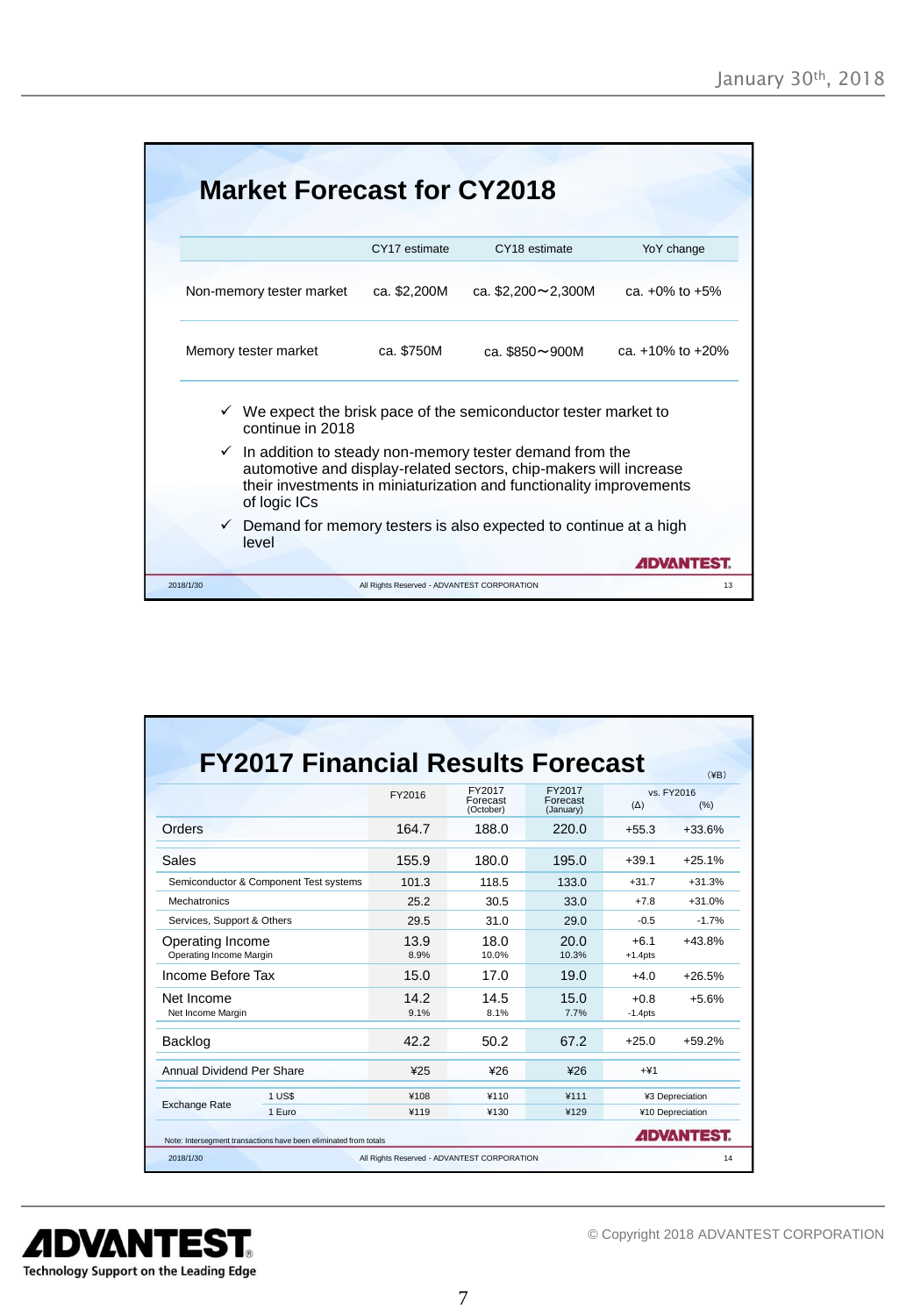|                                                                                                                                                           |                                   | <b>FY2017 4Q Financial Results Forecast</b>                                                                                                   |              |                                  |
|-----------------------------------------------------------------------------------------------------------------------------------------------------------|-----------------------------------|-----------------------------------------------------------------------------------------------------------------------------------------------|--------------|----------------------------------|
| Calculation of FY2017 3Q<br><b>Gross Margin Excluding</b><br>Effect of Write-down of<br>Inventories in the<br>Nanotechnology Business<br>$(*3.3 billion)$ | 56.1%<br>52.3% 55.7               |                                                                                                                                               | FY2017<br>30 | (4B)<br>FY2017<br>4O<br>Forecast |
| 50.6% 52.1% 50.9                                                                                                                                          |                                   | Orders                                                                                                                                        | 56.8         | 57.6                             |
|                                                                                                                                                           |                                   | Sales                                                                                                                                         | 50.9         | 55.7                             |
| 40.7                                                                                                                                                      | 45.8%                             | Semiconductor & Component Test systems                                                                                                        | 33.7         | 416                              |
| $(\yen B)$                                                                                                                                                |                                   | Mechatronics                                                                                                                                  | 9.1          | 7.1                              |
|                                                                                                                                                           | 31.3                              | Services, Support & Others                                                                                                                    | 81           | 7.0                              |
| 24.9<br>20.6                                                                                                                                              | 23.2                              | Operating Income<br>Operating Income Margin                                                                                                   | 3.2<br>6.4%  | 9.4<br>16.8%                     |
|                                                                                                                                                           | 16.8%                             | Income Before Tax                                                                                                                             | 3.4          | 9.2                              |
| 10.9%<br>6.4%<br>5.5%<br>b.                                                                                                                               | 9.4                               | Net Income<br>Net Income Margin                                                                                                               | 2.6<br>5.0%  | 7.5<br>13.5%                     |
| $\mathbf{O}2.2$                                                                                                                                           |                                   | 1 US\$                                                                                                                                        | ¥112         | ¥110                             |
| <b>FY17</b>                                                                                                                                               |                                   | <b>Exchange Rate</b><br>1 Euro                                                                                                                | ¥132         | ¥135                             |
| 2O<br>1 <sub>O</sub>                                                                                                                                      | 30<br>40<br>Forecast              | Forex sensitivity towards FY2017 4Q operating income:<br>for US\$ is ¥100 million, for Euro is -¥30 million, in the case of a ¥1 depreciation |              |                                  |
| Sales<br>- Gross Margin                                                                                                                                   | Gross Profit<br>-Operating Margin | Operating Income                                                                                                                              |              | <b>ADVANTEST.</b>                |
| 2018/1/30                                                                                                                                                 |                                   | All Rights Reserved - ADVANTEST CORPORATION                                                                                                   |              | 15                               |



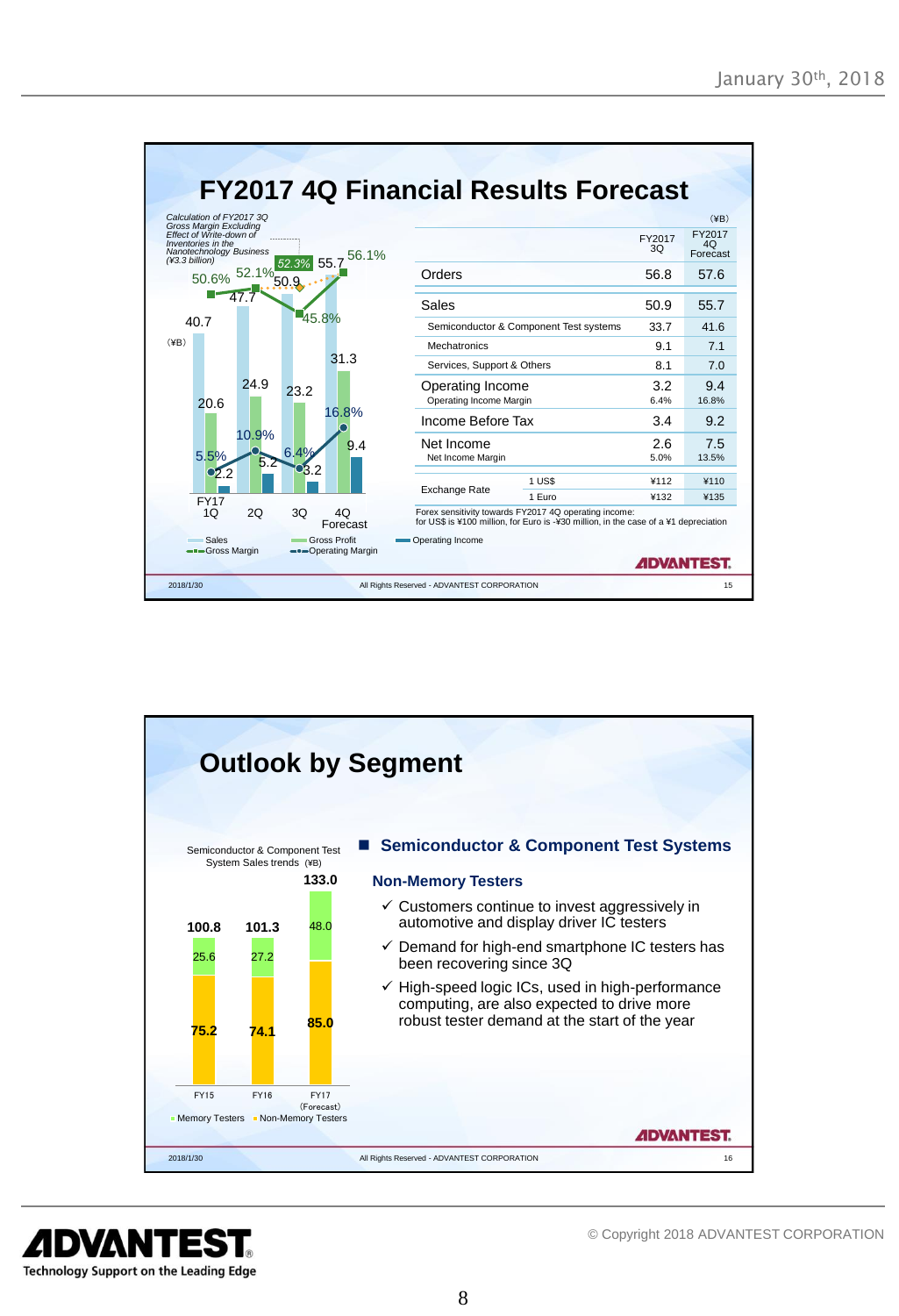